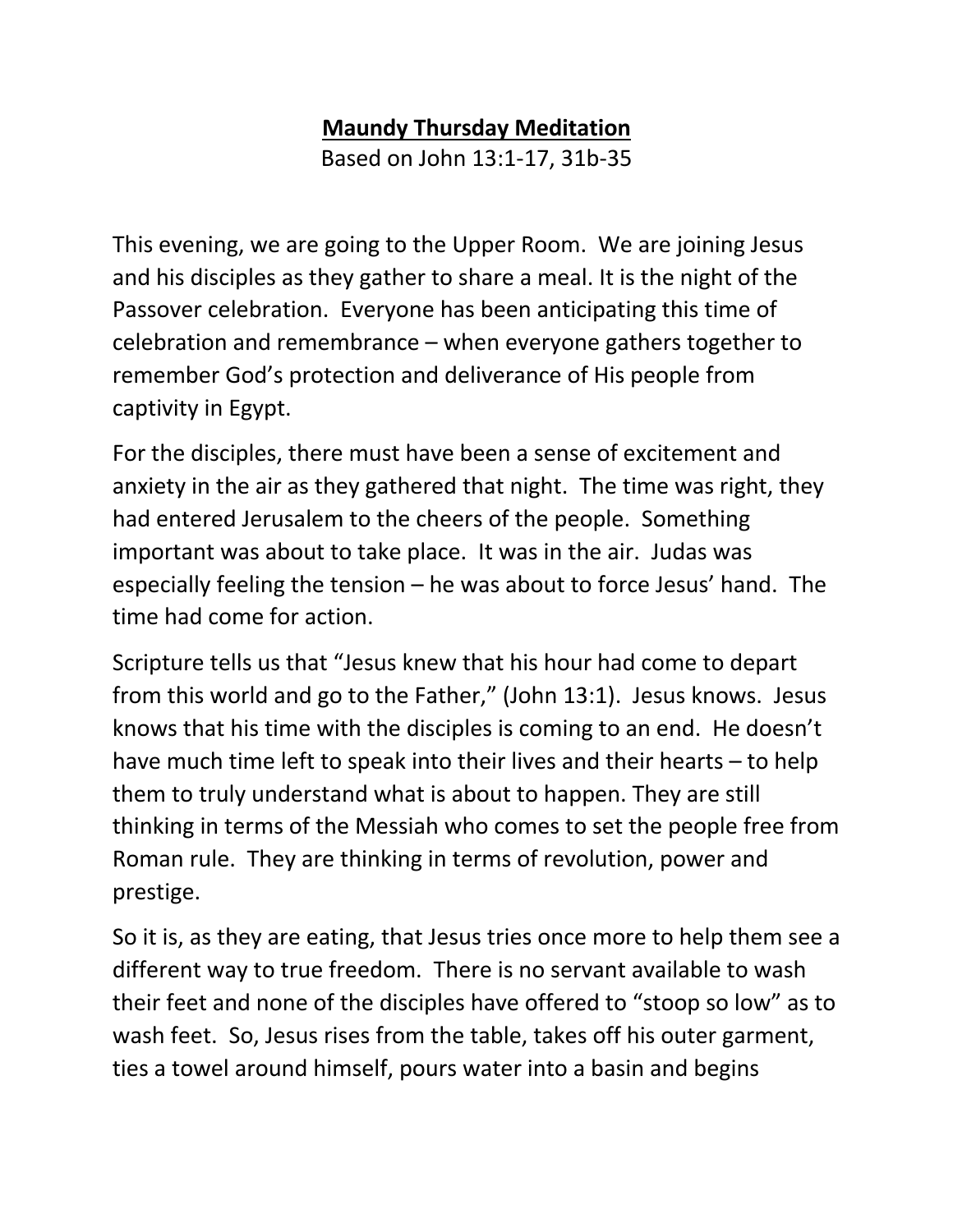washing the disciples' feet and drying them with the towel that was tied around him.

Imagine this for a minute. . . The disciples do know by now that Jesus is the Messiah – the King of Kings, the Lord of all creation. And here Jesus is, disrobed and kneeling down at their feet, taking the role of the lowest servant and washing feet. Peter speaks out – the King of Kings will never wash his feet! And Jesus responds " . . . Unless I wash you, you have no share with me," (John 13:8). At which time, Peter asks Jesus to wash not only his feet but his hands and head as well. Jesus acknowledges it is feet only that need to be cleaned because one who has bathed is clean but there is one among them who is not clean. Even though Jesus knew Judas was going to betray him, he still knelt before Judas and washed his feet.

When he is finished washing feet, Jesus poses a very important question to the disciples (and to us): " . . . Do you know what I have done for you?" (John 13:12) This is the question we struggle with tonight, tomorrow and Saturday of every Holy Week. **"Do you know what I have done for you?"** 

The saving work of Christ is what Jesus has done and does for us always. It is not only about the cross – in includes birth and baptism, teaching and healing, the body and the blood, the basin and the towel, the life and the death.

Do we know what he has done for us? In this simple act of footwashing, Jesus demonstrates love – the setting aside of his title of Lord and Teacher, to serve his fellowman. What do we need to set aside in order to love as Jesus loved?

Jesus ends his demonstration of love with these words: "I give you a new commandment, that you love one another. Just as I have loved